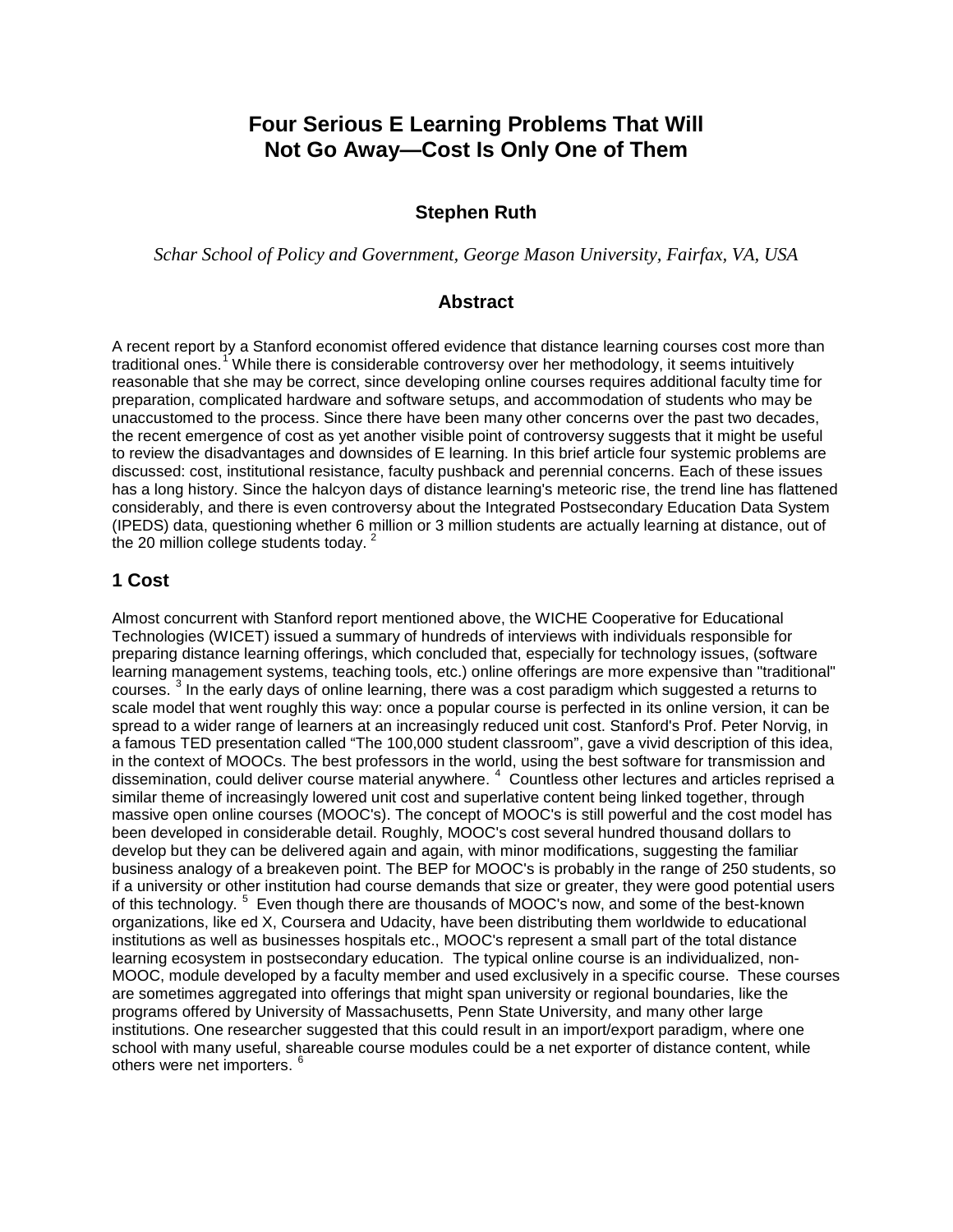### **2 Institutional Resistance—Failure of the NCAT Model**

For the United States, where the total annual postsecondary budget is over \$0.5 trillion dollars spread over thousands of institutions  $^7$  $^7$ , it would seem that online learning would be a potential panacea for several education challenges, a way of potentially increasing the quality of instruction. While most universities continue to increase their commitment to online learning – recently a study indicated that 82% of all institutions are increasing their 2017 online learning budgets <sup>[8](#page-4-6)</sup>- many of the changes have been piecemeal, and not systemic. The annual increase in E learning courses, formerly in the double digit range, is now at 3 percent, and seems to be trending downward. The number of students taking for credit courses on line continues to be in the 25 percent range and not growing. Why have institutions not been more energetic in E learning growth? Here is a useful case studyFor several decades there has been a determined effort, led by the National Center for Academic Transformation (NCAT)<sup>[9](#page-4-7)</sup> and other affiliated groups like the National Center for Higher Education Management Systems (NCHEMS) aimed at course redesign. At large institutions where a relatively small number of courses accounts for a significant percentage total full-time equivalent (FTE), the idea is to concentrate on these frequently-taught courses and develop redesigned modules. The redesign process aims to achieve at least three goals: improved learning outcomes, increased student satisfaction with each course, and reduced overall expense. The NCAT approach has been used in dozens of courses at many institutions, including some of the largest in the United States. The results were so favorable that over a decade ago the leaders of NCAT predicted that aggregate annual institutional savings of approximately \$10 billion could be achieved along with incresgregents in student learning and retention. <sup>[10](#page-4-8)</sup> Some of the earliest and significant successes were "emporiums", where large numbers of online courses, often remedial math, statistics, and other introductory studies, were given in an environment that offered high levels of course management systems, individualized help for students who required additional assistance, and often availability of subject matter specialists including departmental professors on the site.<sup>[11](#page-4-9)</sup> At Virginia Tech, where the emporium model has been operating for well over a decade, thousands of students use this approach every semester.<sup>[12](#page-4-10)</sup> But universities have been reluctant to emphasize the cost redesign philosophy, despite its proven success in reducing costs and improving student outcomes. After these early projects, NCAT completed dozens more, but never was able to achieve even close to the coverage described in their goals. A major obstacle: most of the savings proposed and achieved, were in labor, that is, fewer, instructors were needed, never a popular recommendation. There are many other indicators that might predict relatively slow adaptation of new approaches to distance learning. In a research study called "The Economics of Online Postsecondary Education: MOOCs, Nonselective Education, and Highly Selective Education", Stanford Professor Caroline Hoxby suggests that it may be possible for universities to concentrate on non-MOOC forms of distance learning and retain their unique attributes while also increasing the number of students  $^{13}$  $^{13}$  $^{13}$  But there is little evidence that this outcome is currently being pursued.

# **3 Faculty Pushback**

One of the most significant challenges since the beginning of distance-learning in postsecondary institutions has been the consistent reluctance of full-time faculty to embrace the technology. Again and again, the annual Babson report has shown that less than a third of college faculty support distancelearning, The faculty approval figure has hovered between 25 and 35 percent since fall 2002. In the most recent report the number is 29.1 percent. [14](#page-4-12) Incidentally, for administrators it's the reverse – close to twothirds are positive about distance education, considering it a critical component of long-term strategy. In one of the Babson reports 82 percent of provosts and academic vice presidents and other administrators responded that distance outcomes are either superior to or the same as face-to-face courses. Ninety percent of academic leaders believed that it is "Likely" or "Very Likely" that a majority of all higher education students will be taking at least one online course in five years' time. <sup>[15](#page-4-13)</sup>Since this trend is so persistent, it seems likely that a significant number of online courses will continue to be taught by parttime or contract faculty. In an article in the Communications of the Association for Computing Machinery George Schell noted that there were no rewards for online teaching, and actually several severe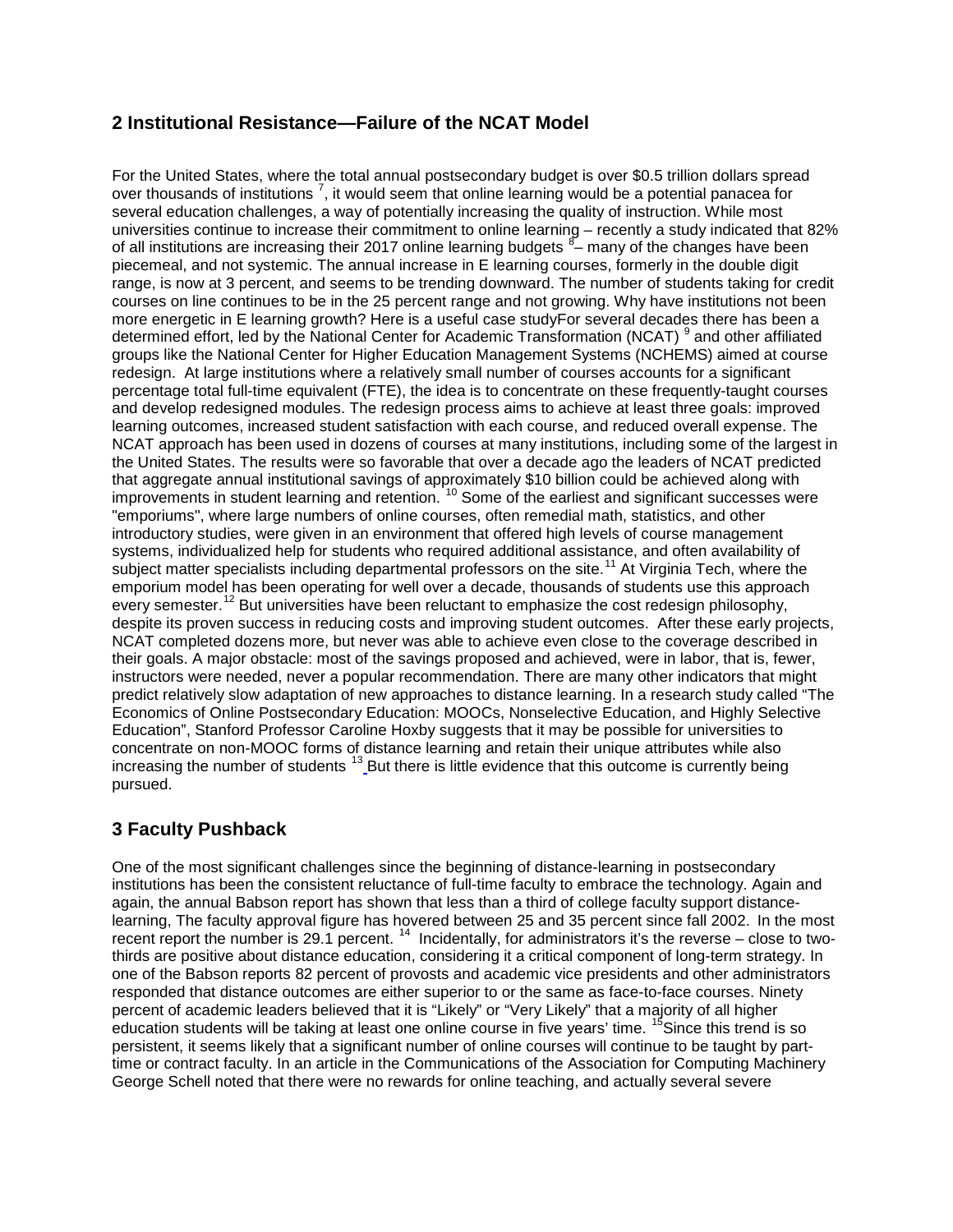penalties, particularly for tenure-track faculty.<sup>16</sup> If Professor Schell is correct, there will have to be some significant changes in the faculty rewards and guidelines for e-learning to increase long-term.

### **4 Perennial Problems**

There are a number of impediments that have always been associated with the online learning experience**,** perennial problems that seem impossible to alleviate. Sunil Kumar lists five: literacy, technology, motivation, time management, and adaptability. [17](#page-4-15) Literacy refers to knowledge of the basic rudiments of working with a computer-based environment, hardware, software, ambient classroom or office conditions, etc. It encompasses far more than knowing word processing or graphic programs. For online learning literacy requires a level of sophistication that is more than mechanical; it requires a degree of comfort with the automation milieu that is often lacking. Without the inherent sophistication that computer literacy offers, users will be frequently frustrated, delayed, and possibly disconnected from online learning. Technology includes the complete array of hardware, software, keyboards, screens and other mechanical devices that are part of the computer milieu. Time management challenges can be a problem in "normal" traditional classroom situations, but are exacerbated in the online environment. For the student who is moderately challenged in handling the stresses of the face-to-face environment, with frequent deadlines can be overwhelming. Adaptability in this context refers to the ability to switch from a traditional lecture and study system with face-to-face teaching to an environment that is drastically different. The switchover to online learning can be a serious strain on a student's ability to maintain a sense of comfort and confidence. And there are many other perennial problems, like equality of access for including availability for the blind, deaf, and other disabled students. Another one that is surprisingly difficult to measure is drop out rate.

Do students drop out of e-learning courses at a higher rate than the courses? A scan of the academic literature over the past five years (for example, Google Scholar and JSTOR) indicates a dramatically high concentration of research about dropout rates and many other related issues for Massive Open Online Courses (MOOC's), while the data for the non-MOOC courses is relatively sparse. Long ago there was a debate called the **"**no significant difference phenomenon**" [18](#page-4-16)** which argued on both sides of the issue of traditional versus online courses, giving about an equal number of examples of positive and negative comparisons, on many dimensions, including dropout rates. The extensive attention to MOOC's, which almost by definition and structure predict very low completion rates, may have tilted the discussion away from traditional, non MOOC online courses. For most MOOCs the evidence is relatively clear-dropout rates are very high. Many detailed reports indicate completion rates of 10 percent or less, often indicating dramatically low levels of participation after the first few lessons.<sup>[19](#page-5-0)</sup> But the vast majority of online courses are not MOOC offerings, so it is more difficult to generalize about what might be called "traditional" e-learning offerings with respect to attendance and dropout rates. William Bowen and his colleagues, in an article called "Interactive Learning Online at Public Universities: Evidence from a Six-Campus Randomized Trial", concluded that the overall outcomes, including completion rates, were roughly equal. <sup>[20](#page-5-1)</sup> But other studies indicate that completion rates are significantly lower, especially in community colleges. In that study, British researchers did a longitudinal analysis of a large number of students and courses in the community college environment and found that overall participation rates were low, indicating that distance learning needed to be more carefully examined before any increases in programmatic planning, at least in this environment.<sup>21</sup> Dropout rates for online courses, then, are meticulously described for MOOC's, but much harder to determine for the vast majority of online courses, those which are not MOOC's

# **5 Conclusion**

While online course offerings still increase from year-to-year overall, the numbers are gradually approaching steady-state, and it appears that long-term participation will be characterized this way: about 25 percent of students taking at least one course on line; faculty approval ratings of online offerings about 30 percent; many courses taught by adjunct or part-time personnel, and increasing reliance on data-rich MOOC's statistics for insights about non-MOOC courses. The leveling off of e-learning participation should not be surprising. The four problem areas just described seem to predict a participation limit or cap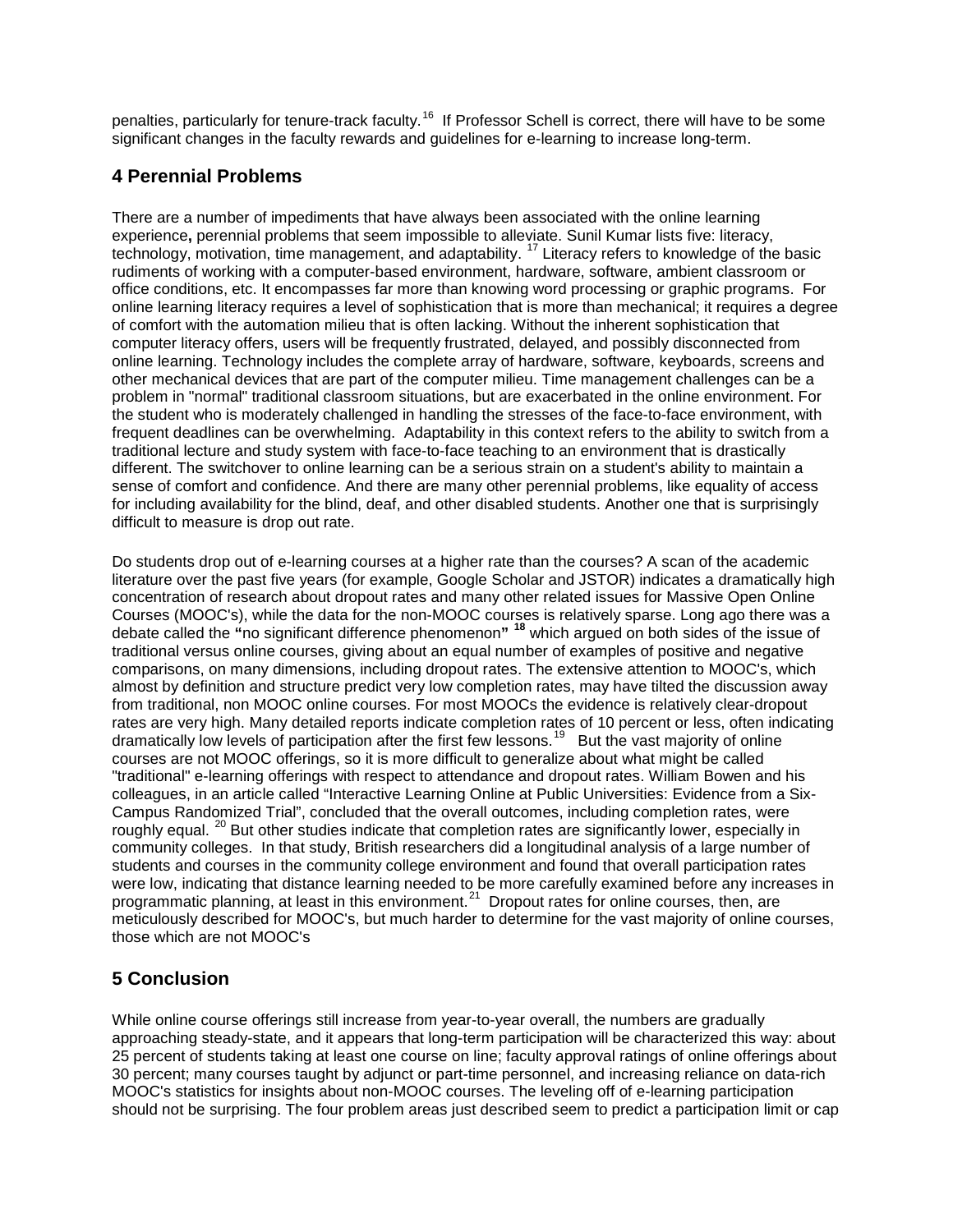soon. While there is considerable controversy about the cost statistics, it seems likely that this subject will continue to gain more prominence, especially since, as mentioned previously, there is now more controversy about the IPEDS participation statistics—possibly the 25 percent participation figure is drastically overstated. With respect to administrators' views, generally positive, the lack of systemic approaches to distance learning, epitomized by the failure of NCAT's course redesign approach to gain traction, indicates that steady-state E learning trend lines are likely to continue. And the problems with full-time faculties' general disapproval, chronicled since 2002 in the Babson reports and elsewhere, surely does not bode well for increased participation by the key instructional component at a university. Finally, the general difficulties associated with any kind of online program, described here as perennial challenges, do not seem likely to change much in the coming years. Added to these is the unknown, but undoubtedly high, cost of remediation. Since large segments of incoming college classes require additional learning just to bring them up to standard on math, writing, etc., the additional cost of remediation for gaining proficiency in using online methods adds to the complexity of the problems.

What can be done? An agenda for action would certainly include elements like: clarification of IPEDS participation statistics to facilitate better baseline analysis of e-learning participation; better cost analysis procedures to clarify the break even point of popular courses, whether MOOCs or non-– MOOCs; modifying the academic reward system in order to encourage full-time tenured and tenure-track faculty to participate more in e-learning; rationalizing the remediation cost for bringing students to the right level of e-learning proficiency. The result of these kinds of actions could be greater participation and more costeffective use of e-learning. Further, although MOOC's are only a small portion of the total e-learning offerings, the databases developed from MOOC's are a tempting target for academic analysis, since they are a far richer source of course information than that typically obtained from traditional online offerings. More non-–MOOC's information needs to be gathered so that it represents a larger segment of the current e-learning literature.

Finally, it's important to remember that there are positive examples everywhere-- opportunities to capitalize on existing, successful implementations, where reduced cost, positive faculty and administrative support, plus high levels of student participation take place. Possibly the most successful is the computer science masters degree at Georgia Tech, which charges about \$8000 for a full degree program, compared to the \$36,000 cost of the face-to-face degree. Hundreds of students successfully complete this online degree program every year. <sup>[22](#page-5-3)</sup> Is this too good to be true? Or will it succumb to the daunting challenges that have just been described in this article? For now, at Georgia Tech a thousand students have been through a top-notch academic program at a great university and paying less than a third of the tuition required in the face-to-face version of the course, and reporting high levels of satisfaction. Several new courses of this type are being proposed at Georgia Tech, including one in data analytics through Ed X, costing \$10,000 for the full degree program online.<sup>23</sup> And the University of Illinois is offering three similarly configured Masters programs, mostly MOOC-oriented, in computer science, business administration, and accounting. <sup>[24](#page-5-5)</sup> In this Georgia Tech and Illinois experience, there is extensive cooperation and collaboration among crucial elements at the institution: senior administrators, deans and faculty of several academic units, industrial partners, and many more. Could this be the wave of the future?

 $\overline{\phantom{a}}$ 

<span id="page-3-0"></span><sup>1</sup> [Carl Straumsheim](https://www.insidehighered.com/users/carl-straumsheim) , "Working paper finds little return on investment in online education" , *Inside Higher Education*, February 28, 2017 [https://www.insidehighered.com/news/2017/02/28/working-paper-finds](https://www.insidehighered.com/news/2017/02/28/working-paper-finds-little-return-investment-online-education)[little-return-investment-online-education](https://www.insidehighered.com/news/2017/02/28/working-paper-finds-little-return-investment-online-education)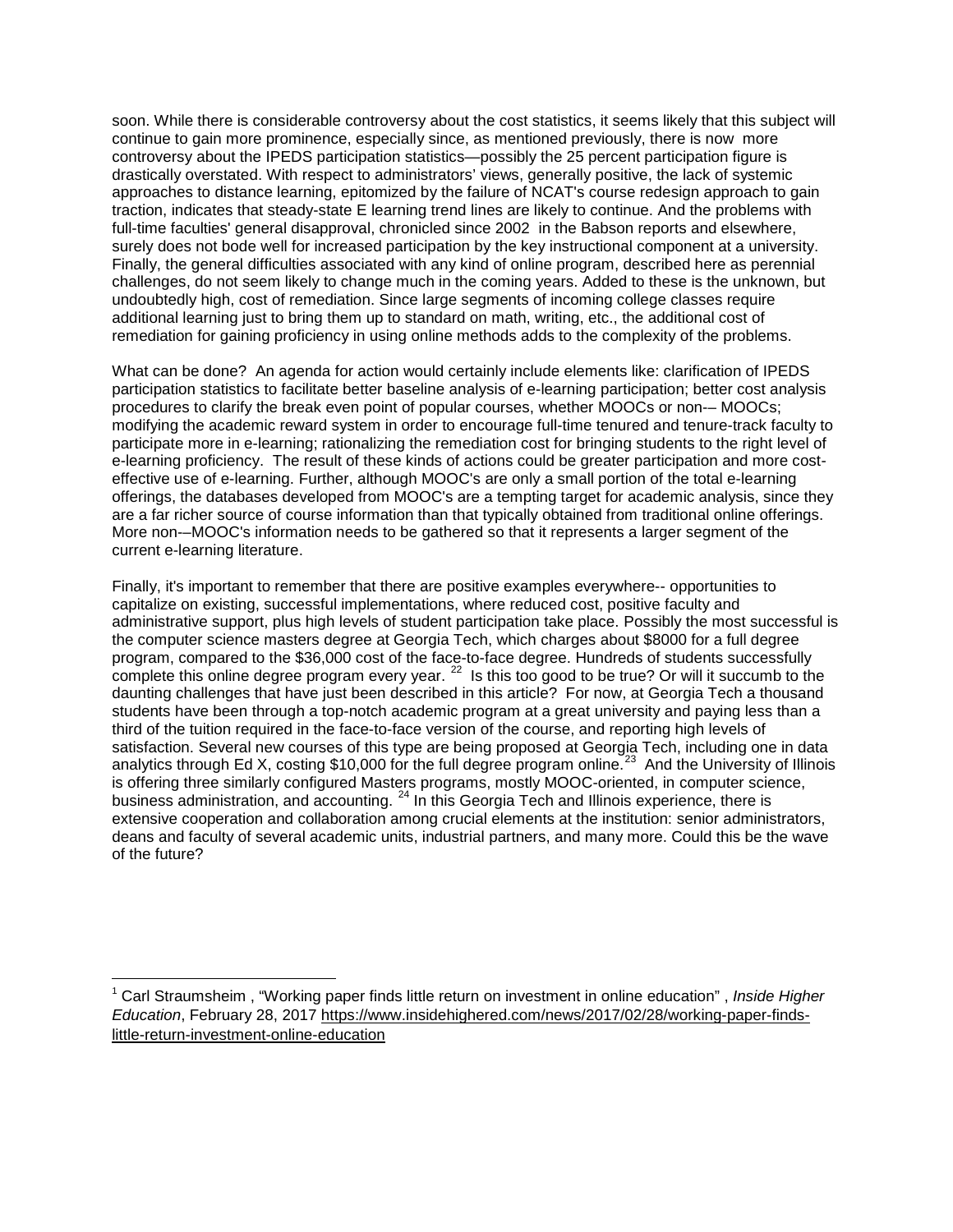<span id="page-4-0"></span><sup>2</sup> Carl Straumschein, "Online Ed Skepticism and Self-Sufficiency: Survey of Faculty Views on Technology" *Inside Higher Education* October 29, 2014 [https://www.insidehighered.com/news/2015/02/05/babson](https://www.insidehighered.com/news/2015/02/05/babson-survey-research-group-considers-changes-annual-report-distance-education)[survey-research-group-considers-changes-annual-report-distance-education](https://www.insidehighered.com/news/2015/02/05/babson-survey-research-group-considers-changes-annual-report-distance-education)

<span id="page-4-1"></span><sup>3</sup> *WICHE Cost and Price Report* February 2017 [http://wcet.wiche.edu/sites/default/files/Price-and-Cost-](http://wcet.wiche.edu/sites/default/files/Price-and-Cost-Report-2017_0.pdf)[Report-2017\\_0.pdf](http://wcet.wiche.edu/sites/default/files/Price-and-Cost-Report-2017_0.pdf)

<span id="page-4-2"></span><sup>4</sup> Peter Norvig, "The 100,000 student classroom",TED Talk, February 2012 [http://www.ted.com/talks/peter\\_norvig\\_the\\_100\\_000\\_student\\_classroom](http://www.ted.com/talks/peter_norvig_the_100_000_student_classroom)

<span id="page-4-3"></span>5 Saltzman, Gregory, *The Economics of MOOCs NEA Report*  [https://www.nea.org/assets/docs/HE/2014\\_Almanac\\_Saltzman.pdf](https://www.nea.org/assets/docs/HE/2014_Almanac_Saltzman.pdf)

<span id="page-4-4"></span><sup>6</sup> Ruth, S. "The Import/Export Paradigm for High-Quality College Courses an Answer to Tuitions Throughthe-Roof Cost Spiral?" *IEEE Internet Computing* 16, 2 (2012).

<span id="page-4-5"></span><sup>7</sup> "Fast Facts" National Center for Educational Statistics, 2015 <https://nces.ed.gov/fastfacts/display.asp?id=75>

<span id="page-4-6"></span><sup>8</sup> Amit Mrig, "Four stats will impact higher ed " *Academic Impressions*, March 8, 2017 <https://www.academicimpressions.com/news/four-stats-will-impact-higher-ed-2017>

<span id="page-4-7"></span><sup>9</sup> NCAT website<http://www.thencat.org/>

 $\overline{\phantom{a}}$ 

<span id="page-4-8"></span><sup>10</sup> "NCAT Course Redesign Methodology" October 2013 <http://www.thencat.org/Newsletters/Oct13.html>

<span id="page-4-9"></span><sup>11</sup> Carol Twigg "The math emporium: Higher education's silver bullet" *Change,* 43 (3), 25-34.

<span id="page-4-10"></span><sup>12</sup> "Welcome to the Virginia Tech Emporium" <https://www.emporium.vt.edu/>

<span id="page-4-11"></span><sup>13</sup> Caroline M. Hoxby, "The Economics of Online Postsecondary Education: Moocs, Nonselective Education, and Highly Selective Education" (January 2014). NBER Working Paper No. w19816. Available at SSRN:<https://ssrn.com/abstract=2382940>

<span id="page-4-12"></span><sup>14</sup> I. Elaine Allen and Jeff Seaman Online Report Card – Tracking Online Education in the United States 2015 [https://onlinelearningconsortium.org/read/online-report-card-tracking-online-education-united-states-](https://onlinelearningconsortium.org/read/online-report-card-tracking-online-education-united-states-2015/)[2015/](https://onlinelearningconsortium.org/read/online-report-card-tracking-online-education-united-states-2015/)

<span id="page-4-13"></span><sup>15</sup> I. Elaine Allen and Jeff Seaman Grade Change: Tracking on Line Education in the United States, February 2016, 4 <http://onlinelearningsurvey.com/reports/onlinereportcard.pdf>

<span id="page-4-14"></span><sup>16</sup> George Schell "Universities marginalize online courses: why should faculty members develop online courses if the effort may be detrimental to their promotion or tenure?" (2004) *Communications of the ACM* 47(7),53-56

<span id="page-4-15"></span> $17$  Sunil Kumar "Five common problems faced by students in E Learning problems and how to overcome them", July 10, 2015, *E Learning industry* [https://elearningindustry.com/5-common-problems-faced-by](https://elearningindustry.com/5-common-problems-faced-by-students-in-elearning-overcome)[students-in-elearning-overcome](https://elearningindustry.com/5-common-problems-faced-by-students-in-elearning-overcome)

<span id="page-4-16"></span><sup>18</sup> No Significant Difference Website<http://www.nosignificantdifference.org/>